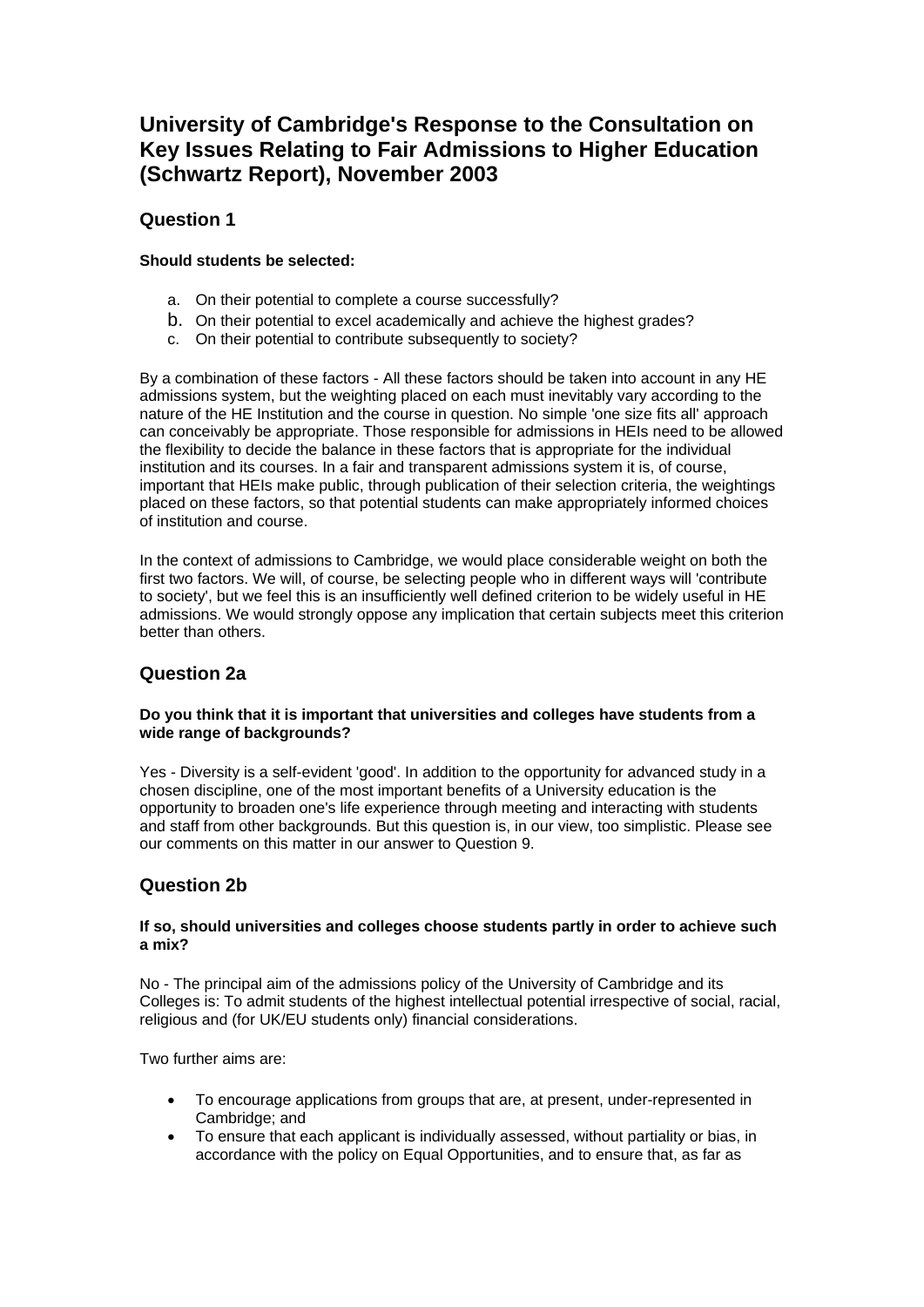possible, an applicant's chance of admission to Cambridge does not depend on choice of College.

Thus, while we fully endorse the ideas of equality of opportunity and value diversity in our student body, we believe that applicants for admission must be considered as individuals on their own merits, and would strongly oppose any move to achieve diversity through the imposition of quotas or other mechanisms of affirmative action.

### **Question 3a**

#### **Is it fair for universities and colleges, when they look at an applicant's examination grades, to consider any obstacles that he or she might have had to overcome, such as illness, attending a low-achieving school, or having family problems?**

Yes - This is already routine practice at the University of Cambridge. The Cambridge Special Access Scheme (CSAS) is designed to enable the details of such obstacles to be drawn to our attention.

Students are eligible for the CSAS if either of the following apply:

- Very few people from their school/college proceed to higher education and their family has little or no tradition of studying for a degree.
- Their education has been disrupted or disadvantaged through health or personal problems, disability or difficulties with schooling.

CSAS asks schools/colleges to provide additional information and a much fuller reference than usual. This enables the Cambridge Colleges to assess applicants more fairly, especially in deciding on appropriate levels for conditional offers.

### **Question 3b**

#### **Is it fair for a university or college to offer a place to an applicant which requires lower examination results than those required of other applicants, for these reasons?**

Yes - This is already practised to a limited extent by Cambridge Colleges. The difficulty we face is that our room for manoeuvre in doing this is severely constrained by the lack of discrimination amongst the top achieving students provided by the current public examination system. With so many of our applicants achieving three, four, even five, A grades at A level, it is very hard to make conditional offers lower than AAA except to applicants who have been faced with the most extreme obstacles.

In conditional offers for Mathematics, where the vast majority of Colleges include the more discriminating Sixth Term Examination Papers (STEP) as part of their offers, more flexibility in setting offer levels is possible and practised.

It is, of course, vital that such decisions are made on an individual basis, following careful guidelines, and that the information upon which a decision to lower an offer is based is reliable, rigorous and well quantified.

### **Question 4a**

#### **Should an applicant's educational context, for example, type and nature of the school or college attended, be considered in admissions?**

Yes - Again, this is already practised at Cambridge. Any such contextualisation must, however, be done carefully. Simplistic considerations, such as 'independent vs. maintained',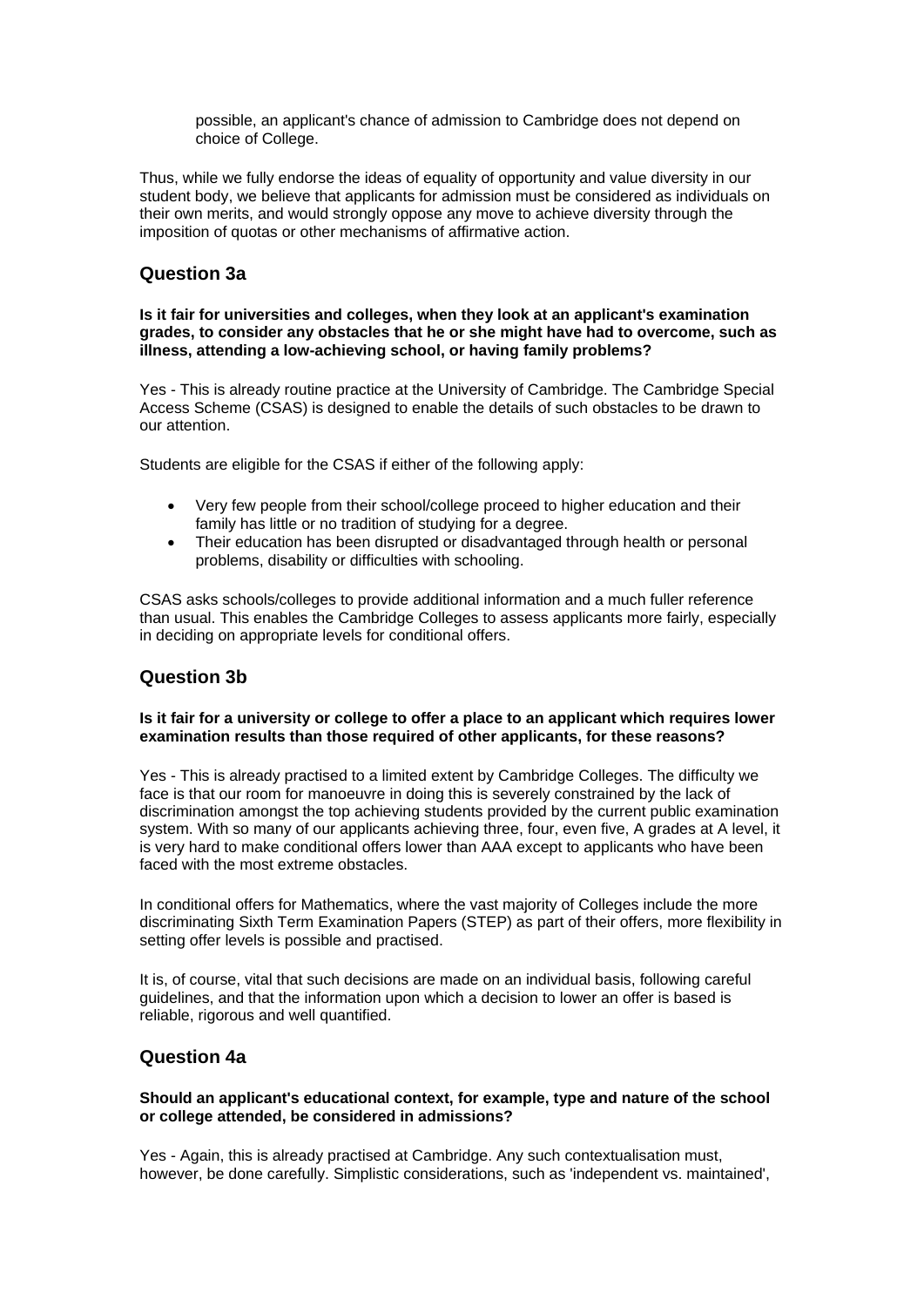are not appropriate. If this is to be done fairly, then it is important that the information needed is made available to HEI admissions staff on a consistent basis for ALL UK schools and colleges.

It is also important to recognise that, even if they can fully compensate for educational disadvantage in recognising potential in applicants, universities cannot always reasonably be expected to compensate, through the provision of 'remedial' teaching, for applicants' lack of the basic skills and knowledge required to undertake some HE courses. This is where Access and Foundation courses have a vital role to play.

### **Question 4b**

**Is so, should this extend to offering a place to an applicant which requires lower examination results than those required of other applicants, based on consideration of these factors?**

Yes - There is some justification for lowering standard offers in such circumstances, but our comments to Question 3b apply with equal validity here.

## **Question 5a**

**Is it desirable or necessary to consider additional measures of assessment in admissions (outside of subject-specific measures such as portfolios for creative arts courses or auditions for performing arts courses), as discussed in paragraph C7 of the consultation document?** 

Yes - Under current circumstances this is essential for two different reasons:

- 1. In order to try to identify potential in applicants whose education to date may have been disadvantaged in some way.
- 2. In the absence of more discriminating public examinations, in order to identify the most able from amongst the large numbers of well qualified young people who apply to Cambridge, and other HEIs.

# **Question 5b**

### **If so, should the following be included as additional methods of assessment?**

- i. Interviews Yes
- ii. Compact arrangements Yes
- iii. Taking school performance into account Yes
- iv. Taking personal and contextual factors into account (eg family background) Yes
- v. Earning credit through additional preparatory programmes Yes
- vi. Aptitude testing Yes
- vii. Accreditation of prior experiential learning (APEL) Yes

All these additional means of assessment are potentially useful to HEIs, although which are most useful will depend on the nature of the HEI and its courses. For instance, it is not clear how useful compact arrangements could be to a university such as Cambridge which has a national recruitment agenda, but we recognise the potential benefit of such arrangements to other HEIs.

In the context only of the Cambridge admissions process we would regard (i), (iii), (iv) and (vi) as potentially useful to all Colleges and (vii) as potentially useful to our Colleges for mature students. Our positive answer to (iv) however needs clarification. As the Cambridge Special Access Scheme demonstrates (see our comments in response to Question 3a), we already recognise the relevance of some personal and contextual factors (such as health or schooling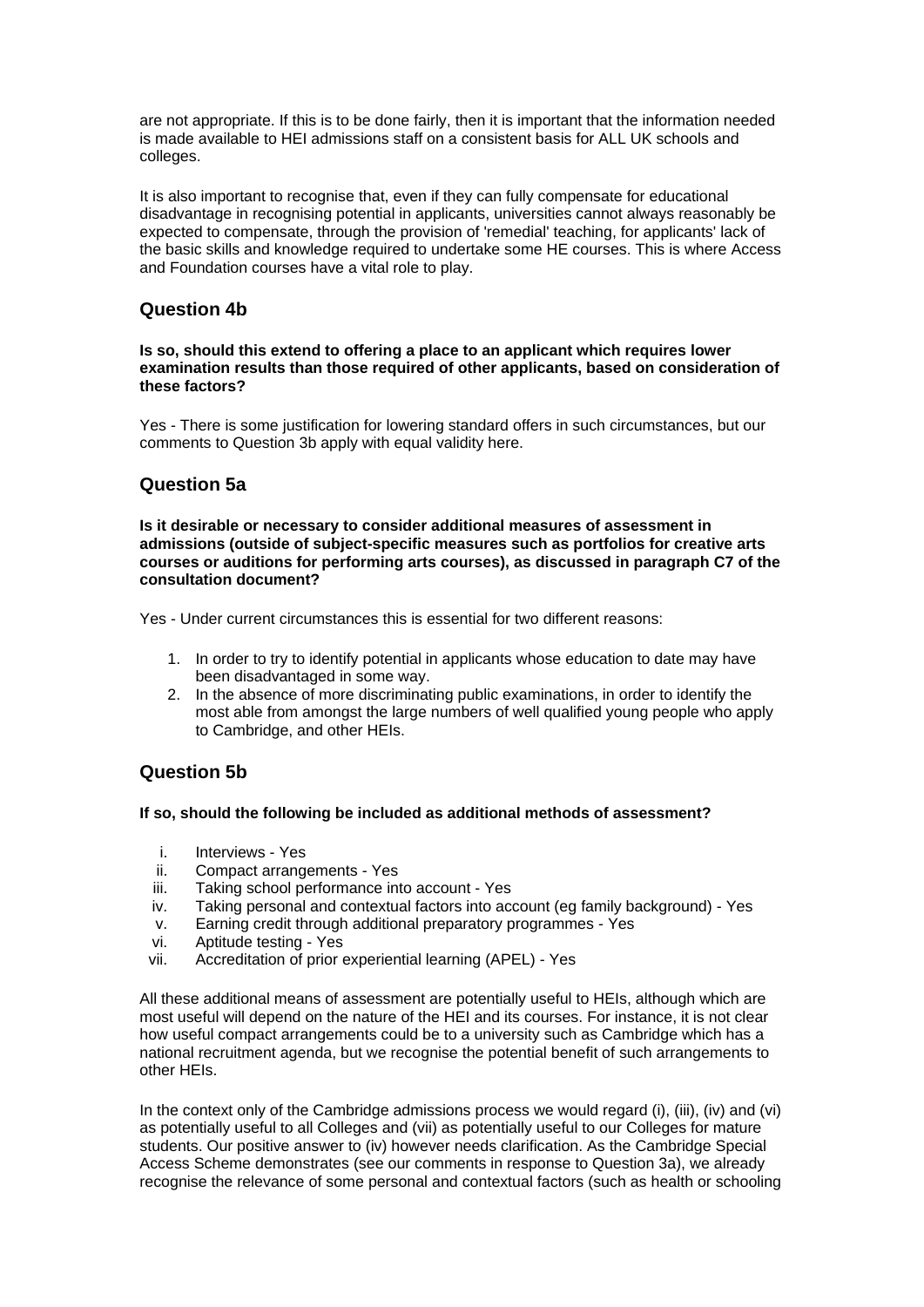problems). However, we cannot subscribe fully to the notion of taking 'family background' in general into account without knowing much more about what information might be provided, how its accuracy is verified and how it is envisaged that it might be used. Our experience is that such information is really only useful in considering extreme cases of disadvantage making fine distinctions as to the amount of disadvantage suffered by applicants is fundamentally impossible.

We would be interested in learning from the experiences of other HEIs that do already use arrangements of the type covered by (v) in order to consider whether such arrangements might be appropriate and beneficial in the context of our admissions procedures.

## **Question 6**

#### **Should the education sector move to a system of post qualification applications (PQA)?**

Yes - We see the potential benefits to a fairer and more transparent admissions system of a PQA system as outweighing the disavantages, but there are clearly major logistical difficulties to be overcome. It is impossible to see how a PQA system could be introduced within the current school and HE academic year timetables.

It must be recognised that UK universities operate on an international timetable with student exchange programmes with universities in Europe and North America and the timings of major international conferences being predicated on the academic year starting in the autumn. A PQA system that required a change in the timing of the academic year for UK universities would not be acceptable.

# **Question 7a**

#### **Do you have any general comments on the list of possible options for institutions to consider in assessing the merit and potential of applicants for courses (paragraph G4 of the consultation document)?**

We would support the introduction and use of any options that will enhance the fairness and transparency of our admissions system. Our desiderata are:

- 1. The provision of, as far as is possible, a consistent level of information about all applicants. We are particularly frustrated at present by the wide variety of practice within UK schools and colleges concerning the certification and disclosure (in personal statements and references) of AS-level unit performance.
- 2. The provision of reliable and appropriate information that enables us properly to contextualise the achievements to date of all applicants.
- 3. The provision of means (such as aptitude tests and interviews) that allow potential to be identified and the very ablest to be distinguished from the 'merely' able and well taught.
- 4. The provision of more discriminating measures of student achievement in public examinations and more generally (class rank may be helpful in this regard, particularly in science subjects).

### **Question 7 b**

#### **More specfically, do you favour the inclusion of the following options within such a list?**

- i. using school performace data or school type to contextualise individual performance Yes
- ii. using GCSE grades more explicitly Yes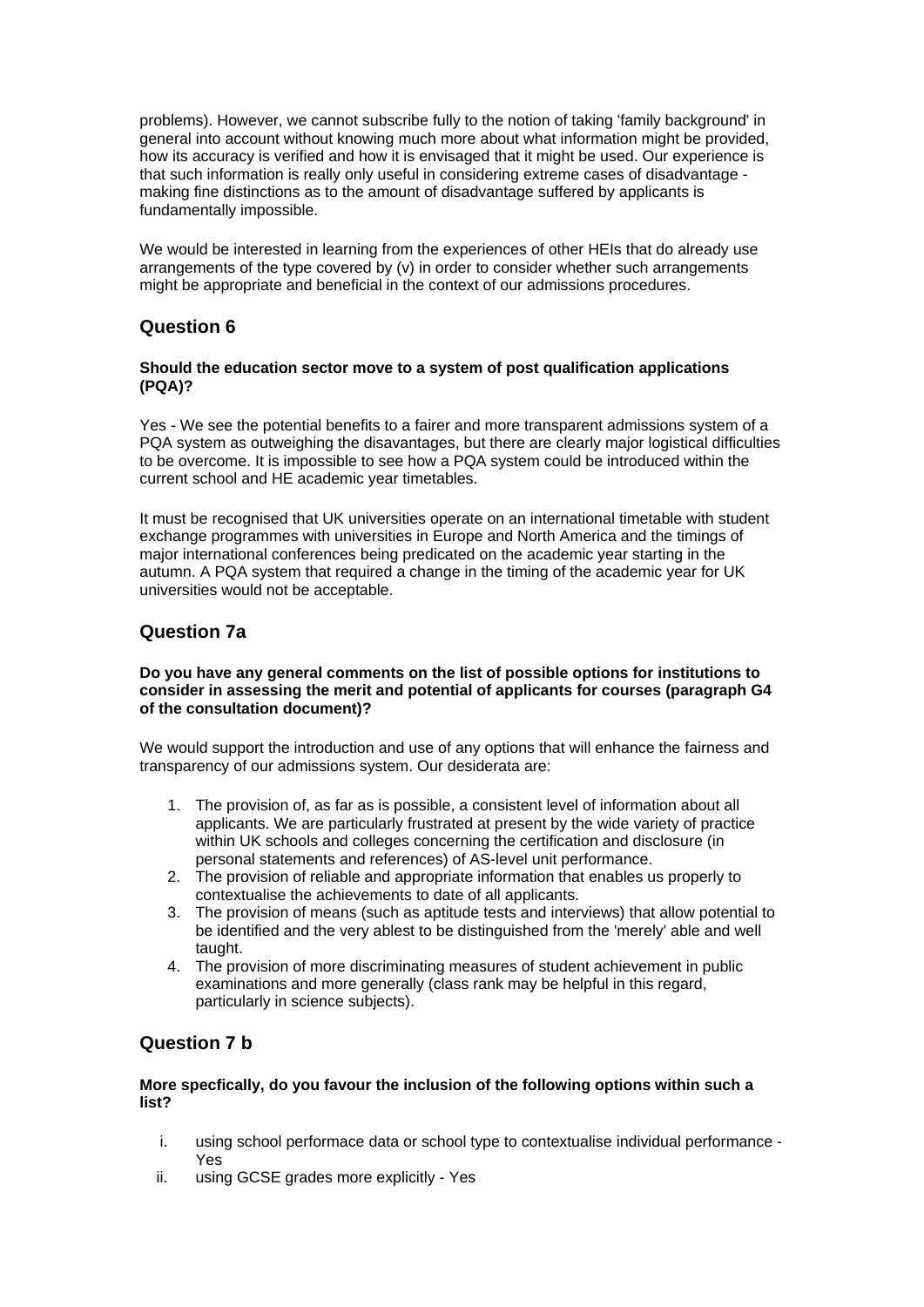- iii. using class rank Yes
- iv. additional testing Yes
- v. using additional objective criteria linked to success on HE courses Yes
- vi. interviews Yes
- vii. explicitly considering personal background Yes
- viii. compacts Yes
- ix. encouraging centralised admissions

As indicated in earlier answers, we would find all of (i) to (vii) useful. Where the factors help us to contextualise adequately an application and to assess more accurately the nature of the applicant's academic attainments and, as a consequence, potential, we would find this information invaluable. However, it is important that such information is used with care. For instance, although it is valuable to use GCSE grades (recognised for some but not all subjects as good predictors of success at undergraduate level), it is important to allow that there may be very compelling reasons why an applicant with all the requisite potential may have underperformed at the GCSE stage. Therefore we would resist any move towards a point-tallying, or standardized approach.

As indicated in our answer to 5(b), we recognise the potential value of compacts to many HEIs, although we cannot immediately see a useful role for them for institutions, such as Cambridge, with national recruitment agendas.

Our blank response to (ix) needs clarification. We see benefit in improved co-ordination within our collegiate admissions system, in terms of the accumulation and dissemination of information about the gathered field of applicants in each subject and the use of common modes of assessment, such as aptitude tests.

However, we are totally convinced that a collegiate university needs a strong collegiate component to its admissions processes, especially in the decision-making process. The 'healthy competition' between Colleges this system engenders brings considerable commitment (and resources) to the processes of student recruitment and selection. The personal commitment to the support of individual students that naturally arises from selectors wanting to see those they have admitted succeed is, we believe, one of the reasons why Cambridge has the highest student retention rate in the country. We see interviews with subject specialists as being an essential part of our selection procedures for the foreseeable future. It is our firm belief that only (appropriately trained) subject specialists are competent to identify in applicants the high-level skills, aptitudes and abilities needed to flourish on our demanding academic courses and to benefit from the individualised teaching and learning system, with its emphasis on discussion and arguments and face-to-face contact, used so successfully at Cambridge. This vital role cannot be delegated to admissions administrators, however professional and well trained they are.

Admissions selectors at Cambridge are all subject specialists (in their own fields) with considerable experience of teaching and supporting students in those fields. They and the College Admissions Tutors (who are also subject specialists) have between them enormous experience and expertise in admissions, and are supported by experienced, professional admissions staff within the Colleges and the Cambridge Admissions Office.

### **Question 8**

**Do you have any comments on the list of measures proposed to make the admissions process more transparent and professional (paragraph F1 on the consultation document)?**

The measures listed in para F1 accord exactly with our existing practice, as detailed in our Code of Good Practice in Admissions, which we will be publishing in the near future. These procedures are constantly under review and being improved when means of improvement are identified.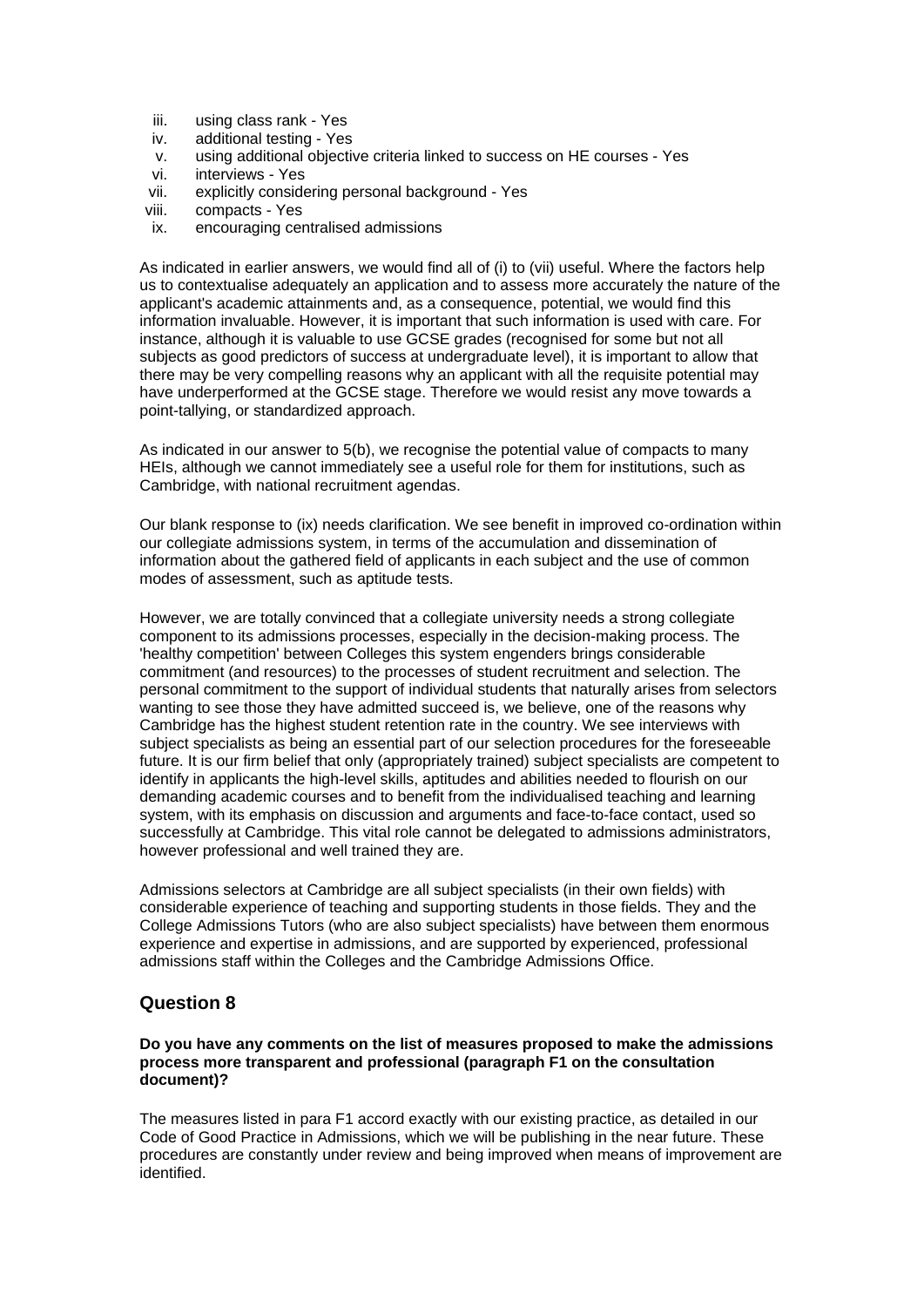## **Question 9**

#### **Do you have any other comments?**

As a University and Colleges committed to equality of educational opportunity, we welcome the consultation on key issues relating to fair admissions to higher education. These issues are not unfamiliar to us; over the last ten years and more, our admissions practice has already addressed the issues raised here. Our assessment process already incorporates many of the factors identified in the consultation document, so as to assess most effectively the potential to benefit from the kind of higher education which Cambridge offers. Such factors include using school performance data, using GCSE grades more explicitly, additional testing, and, where appropriate, taking into account significant personal, social or economic disadvantage (as set out in our answer to Question 3a).

However, not all the suggestions in the consultation document seem fully persuasive, particularly those that seem to be derived from US university admissions practice, such as the centralised, semi-detached model described in (F5 b). The questions relating to the desirability of diversity (D3) also seem to refer closely to US universities' models and strategy. Diversity seems such an evident and existing 'good' in our own university culture that the emphasis seems to imply further strategic thinking modelled on US practice. This requires much more detailed and explicit discussion.

We wish to highlight our concern that in focussing on admissions practice, the consultation document neglects a key issue. Indeed, this is possibly THE key issue, namely, reaching potential applicants in social groups IIIM, IV and V, and those at schools and FE sector colleges that are under-represented in the current field of applicants. Such schools may also be the schools identified as having relatively low A level and GCSE results. To widen participation, and make admissions processes as fair as possible, in the first place, access and aspiration have to be addressed. This is a task primarily for the secondary sector, although Colleges and the University of Cambridge have a valuable role to play in raising aspiration. Once applications from a wider population are being achieved, Colleges also have a role in working on projects which will bridge the knowledge gap that disadvantages those in low-achieving schools and colleges, so as to enable them to embark on our courses more adequately prepared. This has funding implications, as does much of the work undertaken to widen participation, beyond the existing HEFCE aspiration funds. We would welcome discussion of the economics for us of continuing work to increase fairness in admissions in the broader sense outlined in this paragraph. We would also wish for further discussion of the deterrent effect of higher fees on potential applicants from social sectors IIIM, IV and V. No amount of good admissions practice on our part will achieve the desired aims if those with potential in these sectors will not apply for fear of debt or other reasons. Our final comments relate to some of the assumptions in the consultation document, notably regarding the role of A level results. Whilst in our view an array of factors should be used to supplement A level predictions, the idea that A levels are as effective predictors of success at degree level as is required is moot. To quote from a recent study undertaken for us by Colin Greenhalgh, the former Head of Hills Road Sixth Form College:

'When A levels were established, they were never intended to be used as decisive arbiters when selecting from very large fields of applicants, many of whom are predicted to achieve several A grades at A level. In view of recent changes in the methodology of A level examinations, the impossibility of comparing with precision the value of particular grades in individual subjects examined by different Awarding Bodies, the annual improvements in overall results and the erosion of confidence resulting from the 2002 examination season, it is clearly insufficient to select on the basis of A level results alone.'

The consultation document emphasizes the significance of the other factors to be included in a fair admissions process, but it could have emphasized further the limits of the A level as a predictor. It also does not adequately acknowledge that alternative academic tests (BMAT, AEA, etc.) may offer useful information about potential in the short term and seem to represent a form of test which is equally open to all [Cambridge is making every effort